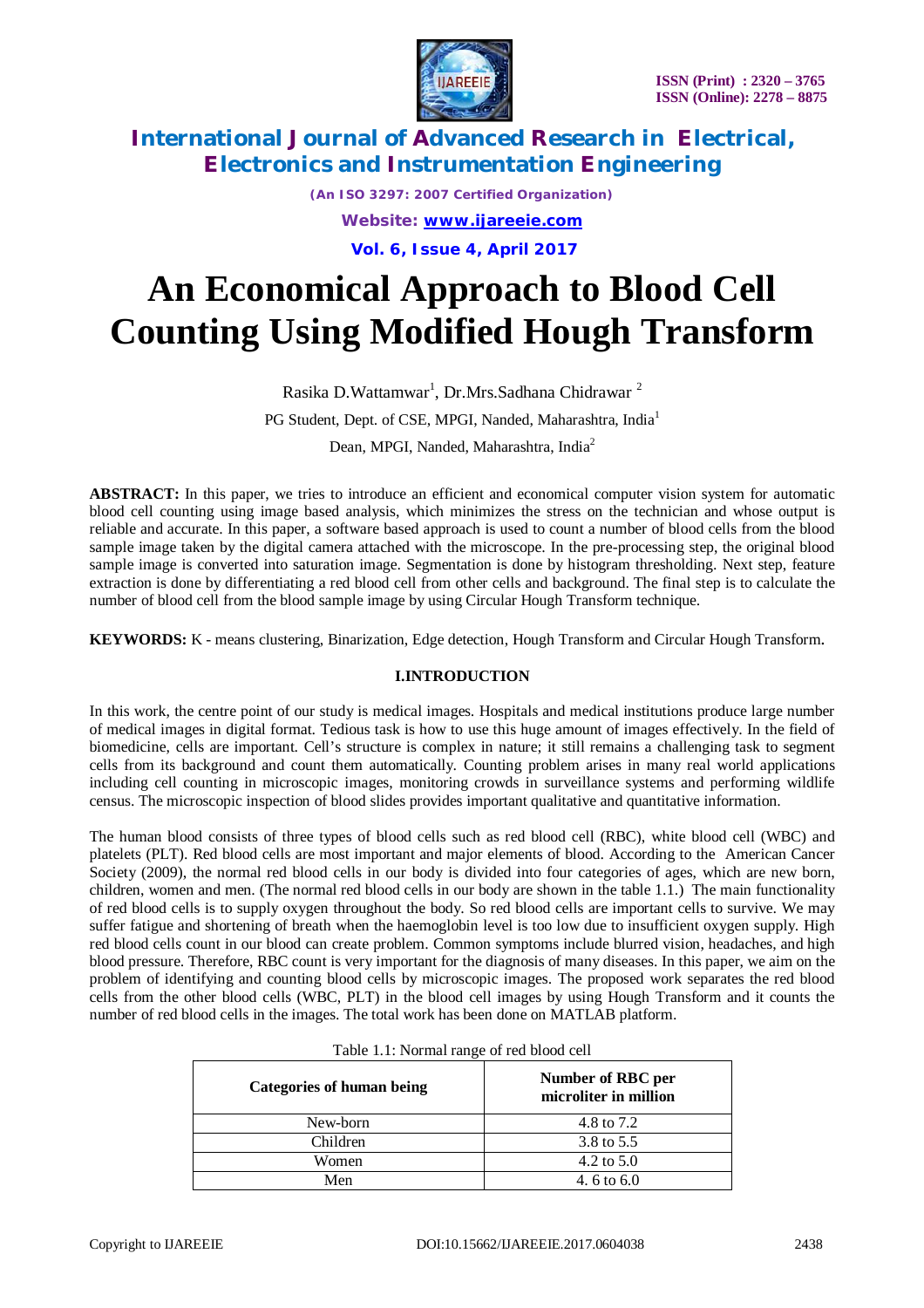

*(An ISO 3297: 2007 Certified Organization)*

*Website: [www.ijareeie.com](http://www.ijareeie.com)*

**Vol. 6, Issue 4, April 2017**

#### **II.BACKGROUND AND RELATED WORK**

#### *A. TRADITIONAL SYSTEM*

In the old conventional method of cell counting, microscope is used. A blood sample is taken from patient and then a film is prepared from that sample, which can be visualized under the optical microscope. A well trained laboratory technician is responsible for manually separating blood cells from other cells and counting the particular cells. This method seems to be easy but it totally depends on the technician to give the correct and precise result, and the result depends on the skills of technician to perform at his/her best performance. This manual counting of cell under the microscope is repetitive and time consuming task. In this method, complex structure of cell is challenging to count blood cell accurately. Blood cell counting under the microscope gives unreliable and inaccurate result. This method puts lots of pressure on technician.

#### *B. AUTOMATIC HAEMATOLOGY ANALYSER*

Another method for Blood counting is the automatic haematology analyser. This is widely used for counting the blood cell. This method is still largely used in blood analysis process. Blood sample is taken from patient and this sample is taken into test tubes. This involves placing these test tubes of blood into racks of analyser, and moved along with high speed. This method reduces manual work load of counting blood cells, avoids human errors and guarantees more safety of laboratory staff.

Every haematology analyser returns complete blood cell count (CBC) and three or five part WBC differential. This machine is very costlier. So it is not possible for all the hospital's clinical laboratory to implement such an expensive machine to count the blood cell in their laboratory.

#### *C. VENKATALAKSHMI B,THILAGAVATHI K, "AUTOMATIC RED BLOOD CELL COUNTING USING HOUGH TRANSFORM"[1]*

In this paper, the authors' tries to present an efficient, worthwhile and economical computer vision system for automatic red blood cell counting, which reduces the stress on the technician and whose output is reliable and accurate. A digital camera is attached to the optical microscope. Blood sample image is taken from that camera. Software based approach is used to count the red blood cell from the sample image. Five steps are involved in the process of counting the red blood cells. Those are as follow:

- 1. Input image acquisition
- 2. Pre-processing
- 3. Segmentation
- 4. Feature extraction and
- 5. RBC counting.

Image pre-processing is the method of adjusting images that are suitable for the next step of computational process. Here in this work, the original blood sample image is converted intoHSV/saturation image. There is need to convert the RGB i.e. original image into HSV image, because HSV color model show the color similarly to how human eye tends to see the color.

Next step is the Segmentation, which is done by histogram thresholding. Image segmentation is the process of dividing a digital image into multiple segments. Thresholding is the simplest method of image segmentation. This method is totally based on the threshold values, to convert the greyscale image into binary image.

Next step, feature extraction is done by differentiating a red blood cell from other cells (WBC and platelets) and background. The final step is to find out the number of red blood cell from the blood sample image by using Hough Transform technique.

The author gives the idea of future work, which will focus on complete blood cell count like white blood cell and platelets using appropriate segmentation and counting algorithm based on the shape and size of the cells.

Three main techniques are used to calculate the number of red blood cells in the blood sample image which are logical, morphological and hough transform. Figure1shows the complete flow chart of proposed system.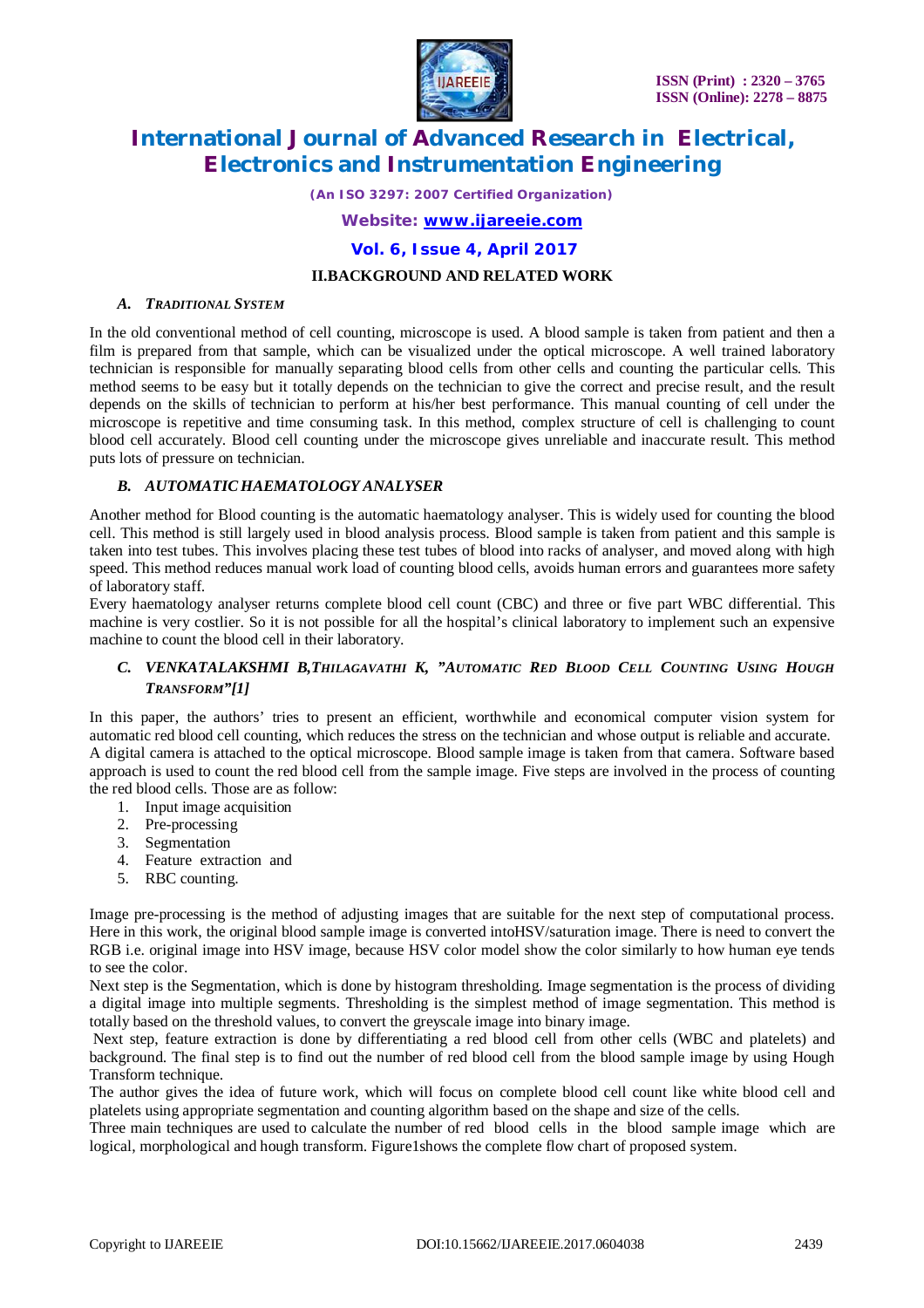

*(An ISO 3297: 2007 Certified Organization)*





Figure 1. Flowchart of RBC counting process

### D. RAHUL KUMAR GUPTA AND MANALI MUKHERJEE, "DETECTION AND COUNTING OF RED BLOOD CELLS IN BLOOD *CELL IMAGES USING HOUGH TRANSFORM"[11]*

In this paper, the author's purpose of the work is to count the number of red blood cells in a given blood sample. For this he has applied various pre-processing techniques like edge detection, spatial smoothing filtering and adaptive histogram equalization to detect and extract the red blood cells from the images. Feature extraction has been done through the Hough Transform method which has been used to find out the red blood cells based on their sizes and their shapes. This isolates the red blood cells from the rest of the image of the blood sample so that further processes like counting can be applied exclusively on them.

The Hough transform [14] is a feature extraction technique used in image processing and computer vision. It was initially suggested as a method for line detection in edge maps of images, and then extended to detect general lowparametric objects such as circles [5, 13]. To detect a straight line in an n X n image, the simplest method is to compute all possible lines defined by every pair of points in the image and then find all subsets of points that are closed to particular line. The computation involved will be enormous because the maximal possible line is n  $(n-1)/2 \sim n2$  and then (n)  $\lceil n (n-1) \rceil/2 \sim n$ 3. Comparisons need to be performed for each and every point in the image. The problem is solved using Hough Transform that uses the parametric description of the shape to reduce the computation involved. Considering two points  $(x1, y1)$  and  $(x2, y2)$  in the x-y plane, the line equation is:

$$
yi = axi +b,
$$
 (1)  
Rewriting the equation  

$$
b = -axi + yi
$$
 (2)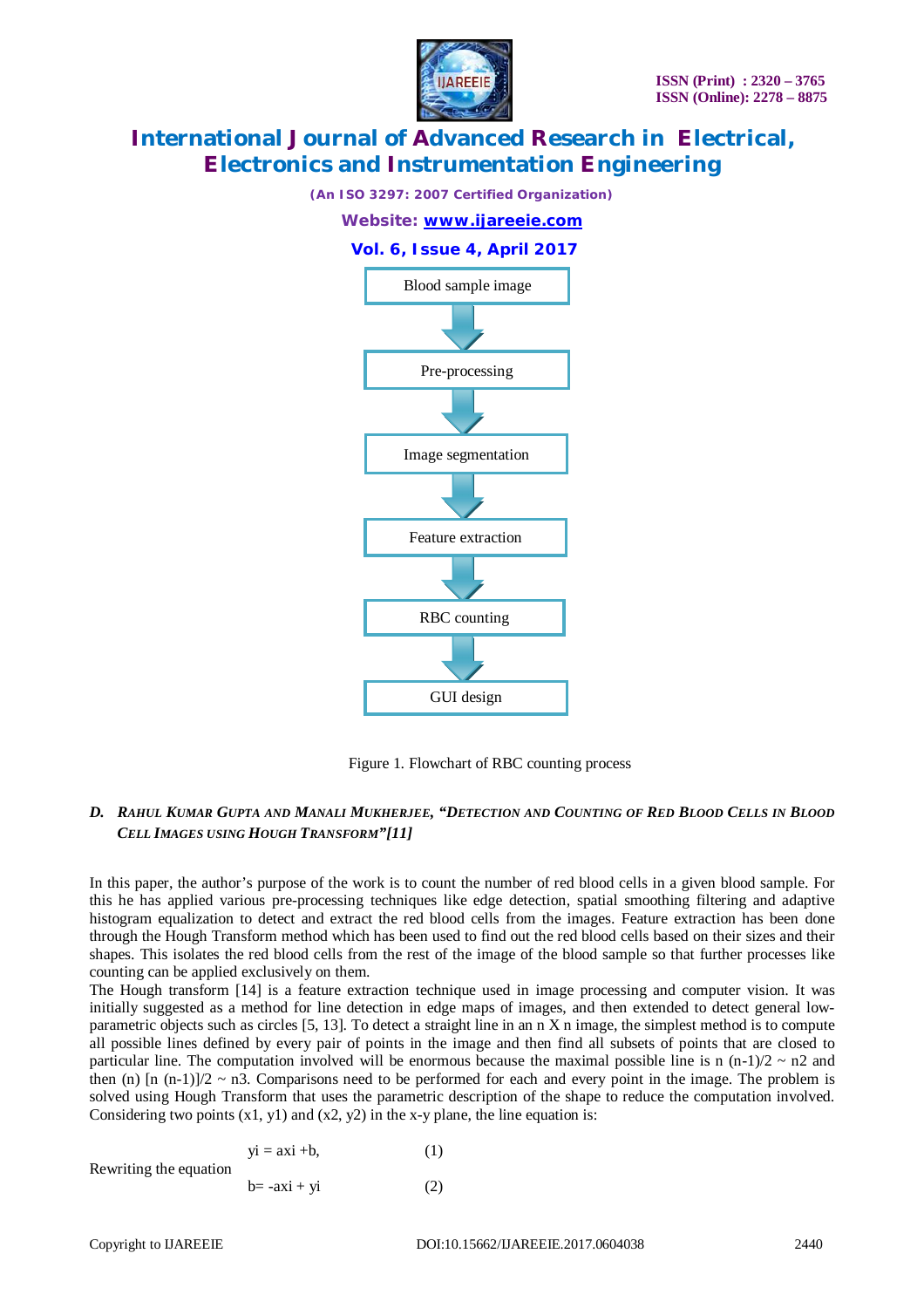

*(An ISO 3297: 2007 Certified Organization)*

*Website: [www.ijareeie.com](http://www.ijareeie.com)*

### **Vol. 6, Issue 4, April 2017**

Two points are represented in the x-y as well as a-b plane. The first point (x1, y1) and the second point (x2, y2) each yield a line in the a-b plane and both the lines intersect at a point and this is also true for all the points contained in the line. Using this unique feature a parameter space called as the accumulator cell or Hough space is created with a-axis and b-axis having a min and max of the expected range. The same method used for the detection of straight lines can also be extended for the detection of circle and the equation is:

$$
(x-a) 2 + (y-b) 2 = r2
$$
 (3)

Having successfully isolated the red blood cells we have applied a counter that has counted the number of RBC's in the image field.

#### E. RAHUL KUMAR GUPTA AND MANALI MUKHERJEE, "DETECTION AND COUNTING OF RED BLOOD CELLS IN BLOOD *CELL IMAGES USING HOUGH TRANSFORM"[11]*

In this paper, Counting chambers with appropriate volumes and grids to facilitate counting through visual inspection are typically used. Neubauer, Burker and Fuchs-Rosenthal are well known chambers with accurate marked regions. The Neubauer chamber, presented in Fig. 2, is used in this work because it includes regions adequate for counting both high and low concentration of elements of interest.

Image acquisition An Olympus BX41 optical microscope with a 20X planar objective was used. An Olympus DP12 digital camera with 2048x1536-pixel resolution is used to save images in lossless JPG compressed format.

Counting methods: Two counting methods were used for evaluating the proposed method as mentioned below:

#### **VISUAL COUNTING**

Blood samples were visually counted using Neubauer chambers.

#### **COMPUTER AIDED COUNTING**

Computer aided software was developed for enabling expert and non-expert person to evaluate the RBC counting. Images focused at F1 are presented and the user selects the region where he/she believes there is a RBC. Marked images including RBC counting value cells (x, y) coordinates are saved for later comparison. Counted cells are coloured, in real-time for diminishing the occurrences of non-counted cells or cells counted twice. This on-the-fly counting feedback enables the user to promptly correct (1) a mark that was added in the absence of a cell or (2) a mark that was forgotten in the presence of a cell. By providing such error control, it is expected that this computer aided counting method generates more reliable results when compared to those from the typical visual assessment method made in laboratories where no image is registered. The counting was performed by an experienced biochemist (E.B.) and by two lay collaborators (L.C.) following the visual count standard procedure recommended by the International Council for Standardization in Haematology (ICSH). The E.B.'s counting result is considered the ground truth in this paper.

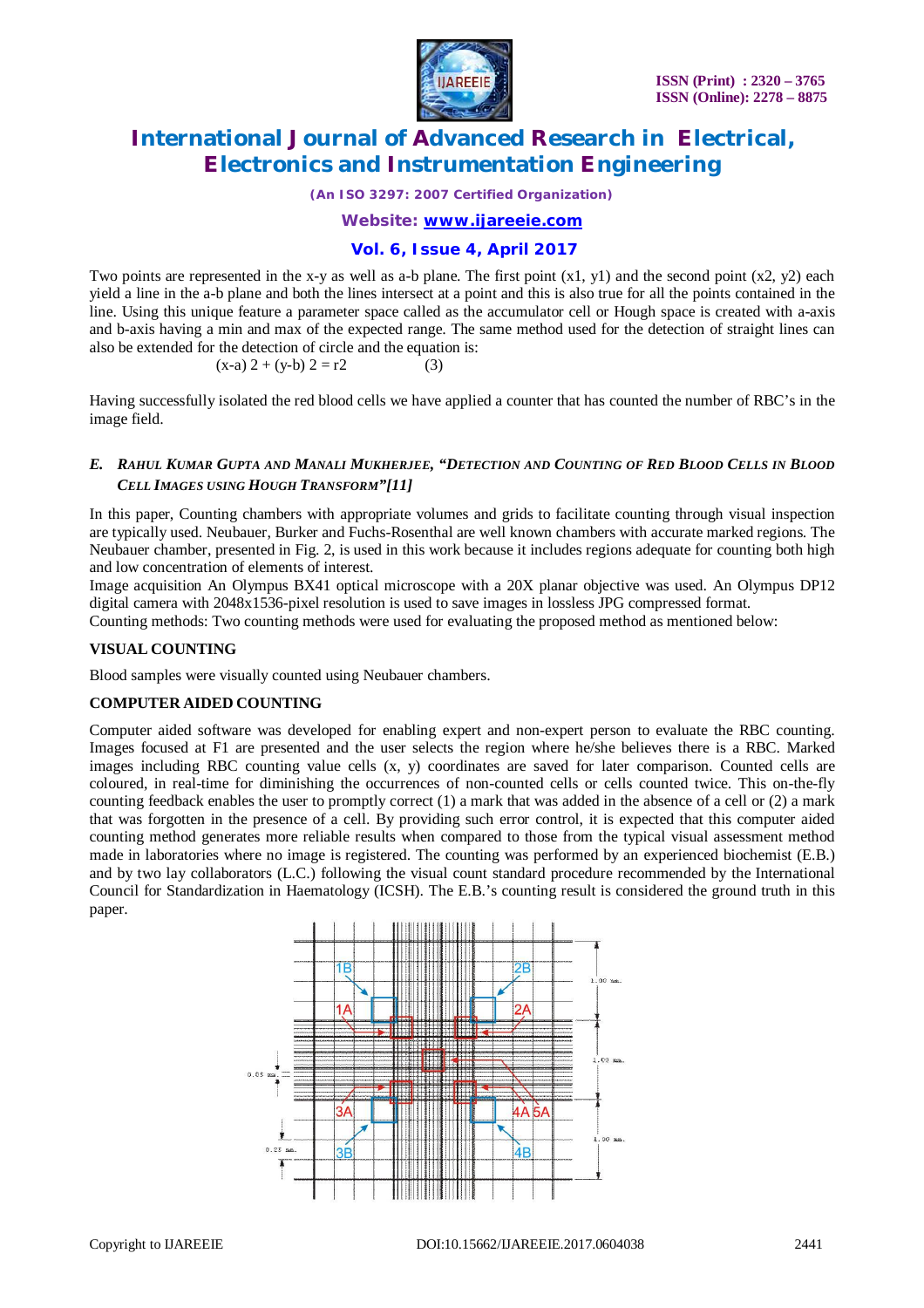

*(An ISO 3297: 2007 Certified Organization)*

*Website: [www.ijareeie.com](http://www.ijareeie.com)*

#### **Vol. 6, Issue 4, April 2017**

Figure.2 Neubauer chamber with nine 1x1 mm2 squares. The chamber depth is 0, 1 mm resulting in a 0, 9 mm3 volume. The four squares in the corners are divided in 1/16 mm2 regions (e.g., 1B square). The central square is composed by 1/25 mm2 regions (e.g., 1A square) each on divided in 16 smaller regions with 1/400 mm2.

#### **III.PROPOSED SYSTEM**

Similar to the base paper, software based approach is used to count a number of blood cells i.e. red blood cell as well as white blood cell from the blood sample's image taken by the digital camera (CMOS camera) attached with the microscopic setup. There are five steps involved in the process of estimating the red blood cells. These are:

- 1. Input image acquisition,
- 2. Pre-processing,
- 3. Segmentation based on Feature,
- 4. Blood cell counting, and
- 5. GUI.

#### **IV.RESULTS AND DISCUSSION**

In first step, i.e. in input image acquisition blood sample's image taken by the digital camera attached with the microscopic setup. The digital camera attached with the microscopic setup is CMOS camera, which gives in uniformly focused image of blood sample not only centrally focused like in any ordinary digital camera. The figure 3 shows CMOS camera. The resolution of the Microscope is 40X or 100X, for clear vision the Microscope have one more lens attached on head part called as eye piece. To attach the CMOS camera we remove the eye piece of Microscope and fix it to the CMOS camera as shown in figure 4. The eye piece resolution is 5X or 10X.





Figure 3 CMOS Camera **Figure 4** Camera attached with Microscope

Then in second step i.e. pre-processing step the original blood sample's image shown in figure 5 is processed. In this process, the filtering and de-noising techniques are applied. For this technique similar to the K - means clustering are applied. Segmentation based on feature is the third step, in which colour feature of image is used. In this, the de-noised image is converted in different colour feature like RGB colour form as shown in figure 6 and HSV colour form as shown in figure 7.

Then the image is converted to gray form as shown in figure 8, then this gray image is converted into binary image i.e. binarization technique is applied on the gray image, this is done by histogram thresholding. The binarized image is shown as figure 9.Now at this stage the binary image is available, this image is given as input to the segmentation based on shape feature, in which we finds the edges of the all shape in the image of blood sample as shown in the figure 10.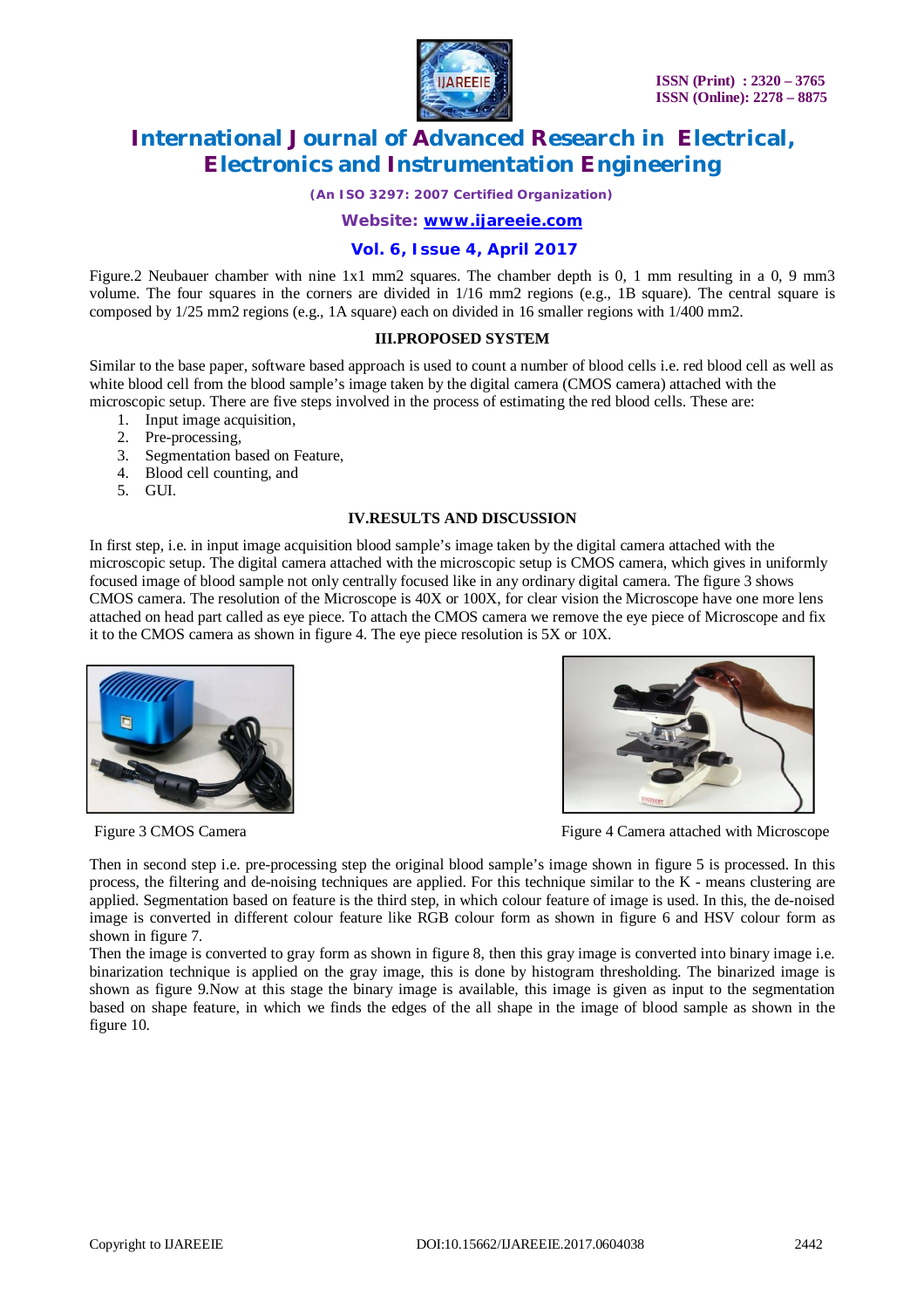

*(An ISO 3297: 2007 Certified Organization)*

*Website: [www.ijareeie.com](http://www.ijareeie.com)*

**Vol. 6, Issue 4, April 2017**



Figure 5 Original Blood Sample image Figure 6 RGB image







Figure 7 HSV image Figure 8 Gray image



Figure 9 Binarized image Figure 10 Edge image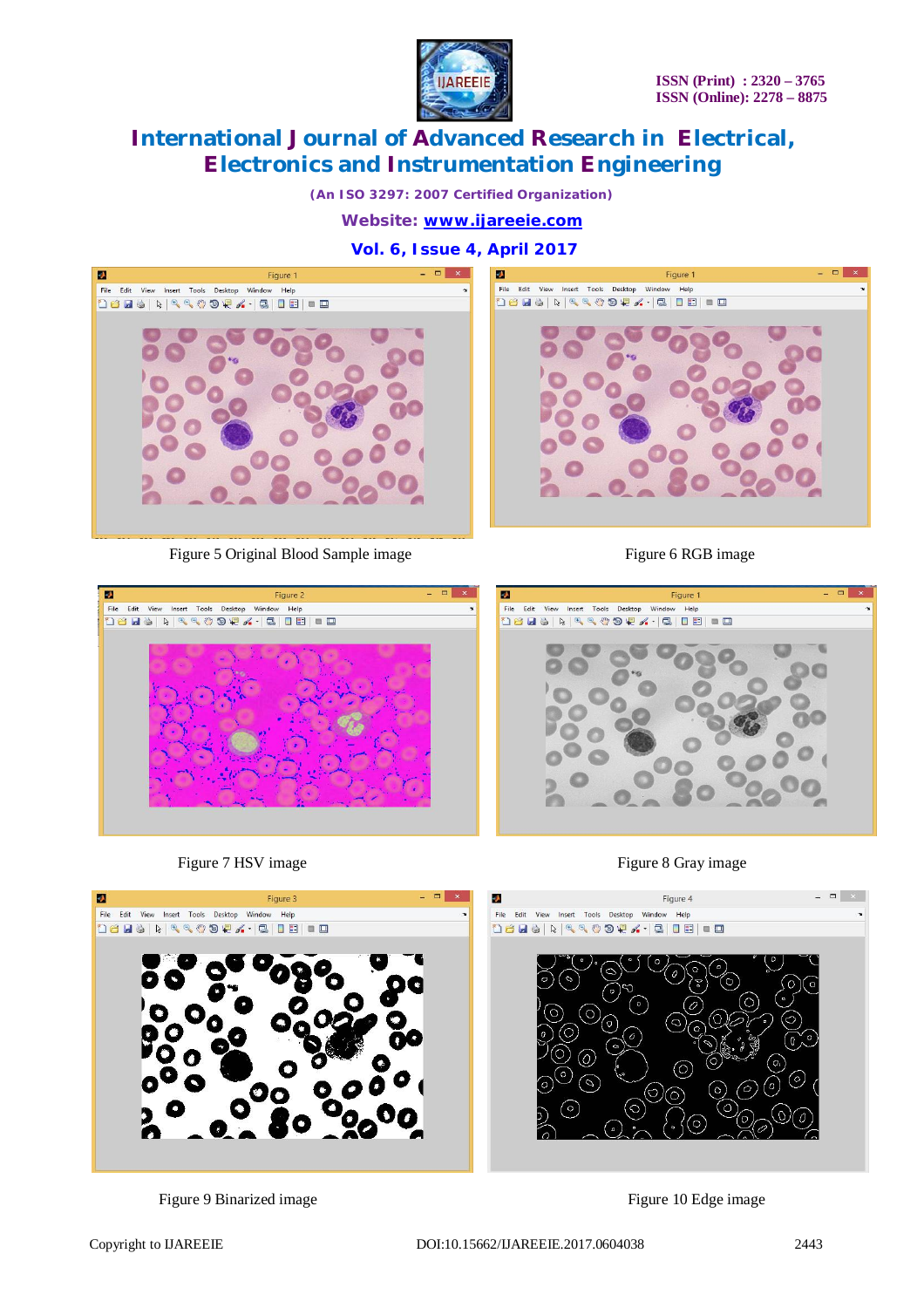

*(An ISO 3297: 2007 Certified Organization)*

*Website: [www.ijareeie.com](http://www.ijareeie.com)*

#### **Vol. 6, Issue 4, April 2017**

Then with the help of this edges and other feature, the extraction is accomplished through differentiating a red blood cell with other cells (WBC and platelets) and background and we differentiate white blood cell from others and background as well. The final step is to find out the number of red blood cell from the blood sample's image by using Hough Transform technique more clearly by using circular Hough transform.

Similar to base paper three main techniques are used to estimate the number of red blood cells and white blood cell in the blood smear image which are logical, morphological and hough transform. Figure shows the complete flow chart of proposed system.

In the figure 11 the GUI of the software is shown. The GUI is basically divided into two parts in first part, there is a provision to upload the image and then there are two buttons for the calculation of the RBC Counting and WBC Segmentation. Second part of the GUI consist a provision for the output to be display in which Figure is shown in container at right side and the total count of the Red Blood Cell. After uploading an image into the software, it is displayed on the output window as shown in the figure 12.



Figure 11GUI Of Software Figure 12 after Uploading in software

The results of this system is effective and efficient system, which is also a low cost system, which reduces the stress on the technician and it count the total number of cells in the blood that is red blood cell and also does the segmentation Of WBC.The figure 13 shows the results of the RBC Counting. Our system counts the Red blood cells and segments the WBC from the sample image. The figure 14 shows the result after execution of WBC Segmentation.





#### **V. CONCLUSION**

The goal of this research work is to produce cost effective and efficient computer vision system for automatic detection of desired patterns from blood sample's microscopic images. Compare to manual counting it is less time consuming method. Manual counting method is tedious job and also gives inaccurate result, which is improved in this system.